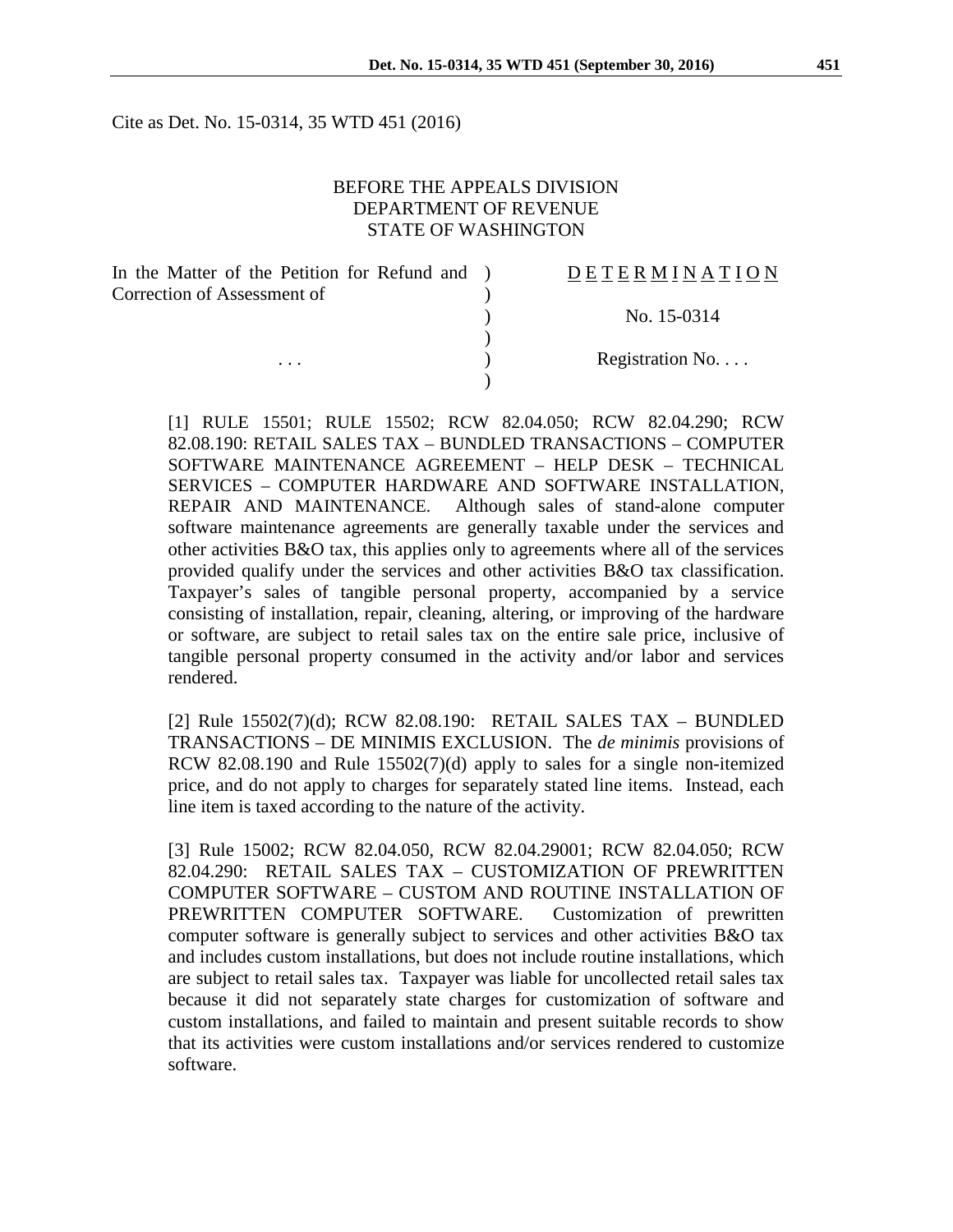Headnotes are provided as a convenience for the reader and are not in any way a part of the decision or in any way to be used in construing or interpreting this Determination.

LaMarche, A.L.J. – A computer service provider petitions for correction of an assessment and a refund, arguing that the Department erred when reclassifying certain separately stated charges as retail sales. Petitioner alleges that the charges were *de minimis* relative to the business's primary activity of providing help desk and consulting services, or were in relation to network-based services not subject to retail sales tax. Because the Department reclassified only line items on Taxpayer's own invoices that indicated retail sales activity, and because Taxpayer has not shown that the activities should be classified differently, we deny the petition.<sup>[1](#page-1-0)</sup>

## ISSUES

- 1. Under RCW 82.04.050, WAC 458-20-15501 (Rule 15501), and WAC 458-20-15502 (Rule 15502), are certain sales pursuant to a maintenance agreement subject to retail sales tax?
- 2. Do the *de minimis* provisions of [RCW 82.08.190 and] Rule 15502(7)(d) apply to the sales at issue?
- 3. Do the sales at issue qualify for treatment as customization of computer software under RCW 82.04.050(2), RCW 82.04.29001, and Rule 15002(7)(a)(v)?

# FACTS

[Taxpayer] provides help desk services and information technology consulting and support, and also sells, installs, cleans, and repairs computer hardware and software, including virus removal.

The Audit Division (Audit) of the Department of Revenue (Department) conducted an audit of Taxpayer's business activities for the period of January 1, 2010 through March 31, 2014 (Audit Period). Audit found that Taxpayer had charged retail sales tax for its sales of computer hardware and software, but did not charge sales tax for its installation, cleaning, and repair services, which it separately stated by line item on its invoices. Audit concluded that these activities (Disputed Activities) were retail sales, and reclassified them from service and other activities to the retailing classification. Audit issued an assessment on October 21, 2014 totaling \$....<sup>[2](#page-1-1)</sup> Taxpayer paid the balance of \$... in full on November 17, 2014, and filed an appeal.

Detail of the Disputed Activities is derived from a three-month sample of Taxpayer's sales invoices, and is set forth on Workpaper A of the Audit Report. *See* Audit Report, Workpaper A, and auditor's notes in APS Com Log. The items in dispute appear as separately stated line items on Taxpayer's sales invoices, and show a description of each activity in most cases, and the amount of time spent and charge for each activity. *Id.* The Disputed Activities include installation of computer hardware and software; virus/malware removal; installing computer

<sup>&</sup>lt;sup>1</sup> Identifying details regarding the taxpayer and the assessment have been redacted pursuant to RCW 82.32.410.

<span id="page-1-1"></span><span id="page-1-0"></span><sup>&</sup>lt;sup>2</sup> The assessment issued on October 21, 2014, Document No. . . . , totaled \$ . . . , comprising \$ . . . retail sales tax, \$ . . . retailing [B&O] tax, a credit of \$ . . . for service and other activities B&O tax, interest of \$ . . ., and a 5% assessment penalty (substantial underpayment penalty) of \$ . . . .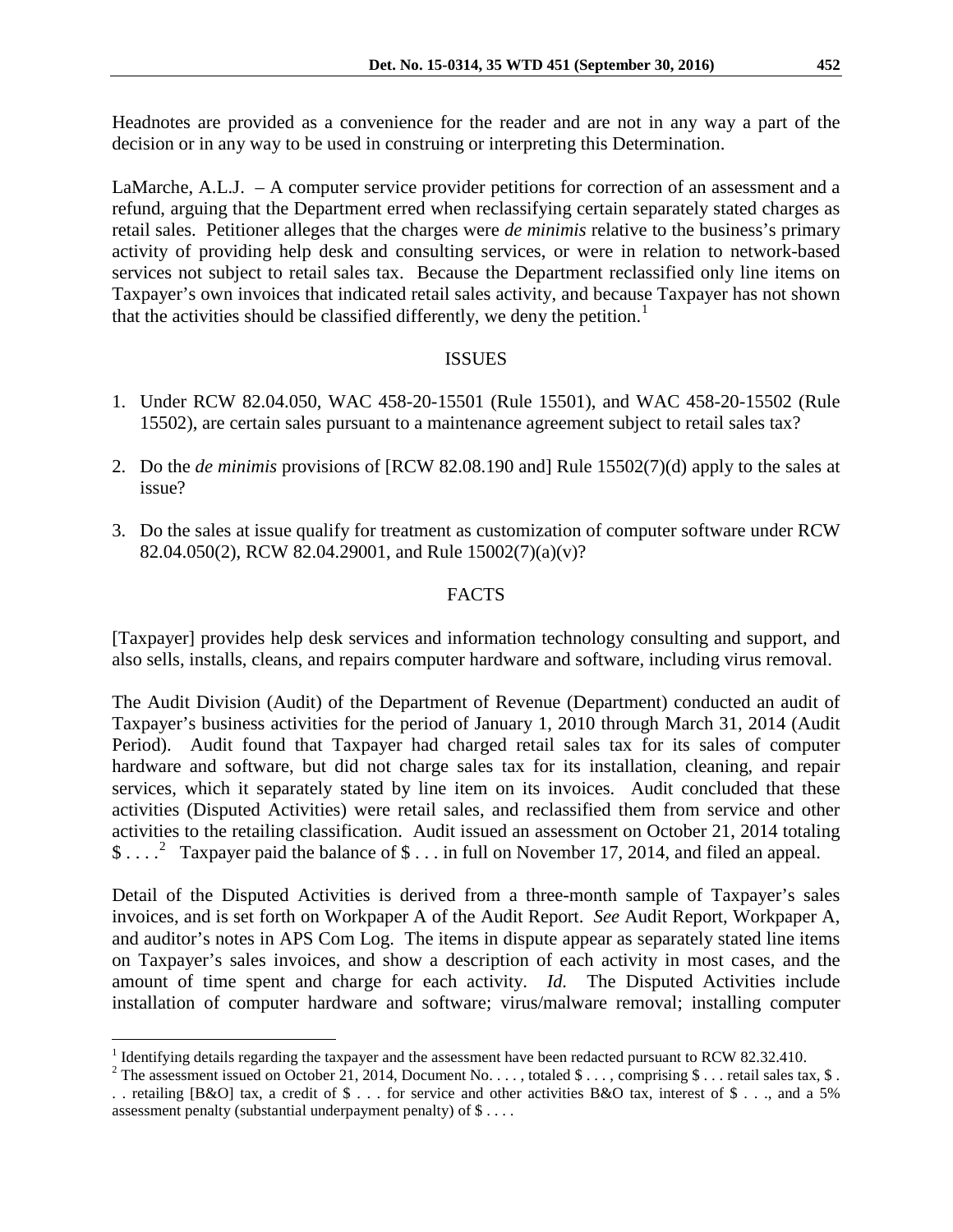software updates; repair, maintenance, and cleaning of both computer hardware and software; physical set up of work stations; packing of equipment for delivery; patching of phone lines; and testing of internet routers. *Id.*

Taxpayer contends that it is a professional service provider of Information Technology (IT) consulting and helpdesk services, and that Audit erroneously flagged and reclassified certain line items on Taxpayer's invoices based on terms Taxpayer listed in its line item notations—such as "install" or "repair." Taxpayer argues that the line item notations do not completely or accurately capture all of the services it provided, and that any retail activity is *de minimis* with respect to the overall transactions, which were primarily professional services not subject to sales tax.

Taxpayer further argues that the majority of its software installations require custom modifications to make the software work on each customer's computer network or computer system. On July 22, 2014, Audit sent an email to Taxpayer that adjustments were possible if Taxpayer could show that certain sales were installations of customized software. *See* Audit Report, APS Com Log, July 22, 2014. However, Taxpayer never provided such proof of customized installations to the Department.

Audit responds that because Taxpayer's invoices clearly broke out the time involved for each line item, it was reasonable to assert retail sales tax on each retail activity, regardless of whether it was the primary activity or not.

#### ANALYSIS

1. Sales pursuant to a maintenance agreement

Sales of help desk and network system technical support services are generally subject to B&O tax [pursuant to] RCW 82.04.220, under the services and other activities classification. RCW 82.04.290(2); Rules 15501 and 15502.<sup>[3](#page-2-0)</sup> However, the sale of or charge made for installation, repair, cleaning, altering, or improving of tangible personal property, including computers and computer systems, for consumers is subject to retail sales tax. The term "retail sale" includes "the sale of or charge made for tangible personal property consumed and/or for labor and services rendered in respect to" those activities. RCW 82.04.050(2)(a) (emphasis provided); Rule 173; Rule 15501.<sup>[4](#page-2-1)</sup>

<span id="page-2-0"></span><sup>&</sup>lt;sup>2</sup><br>3 *See also* the Department's Quick Reference Guide, Taxability of IT Products and Services When Sold as a Package, <http://dor.wa.gov/docs/pubs/industspecific/quickrefchartitservices.pdf> (last accessed November 9, 2015).

<span id="page-2-1"></span>In its petition, Taxpayer seeks to make a distinction between "computer" and "computer systems" or "computer networks" under RCW 82.04.215 and Rule 15501. Taxpayer makes this distinction in support of its argument that its services [with] regard to computer systems and computer networks are not subject to retail sales tax. Taxpayer refers in particular to Rule 15501(1)(a) which states that the term "computer" does not include any "computer software or peripheral devices." However, the distinction has no bearing on our discussion here of retail sales tax liability. As we will discuss, sales of computer software can be classified as retail sales under RCW 82.04.050(6) and Rule 15502, and installation of computer hardware, including internal and external peripheral devices, can be classified as retail sales under RCW 82.04.050(2)(a) and Rule 15501(5).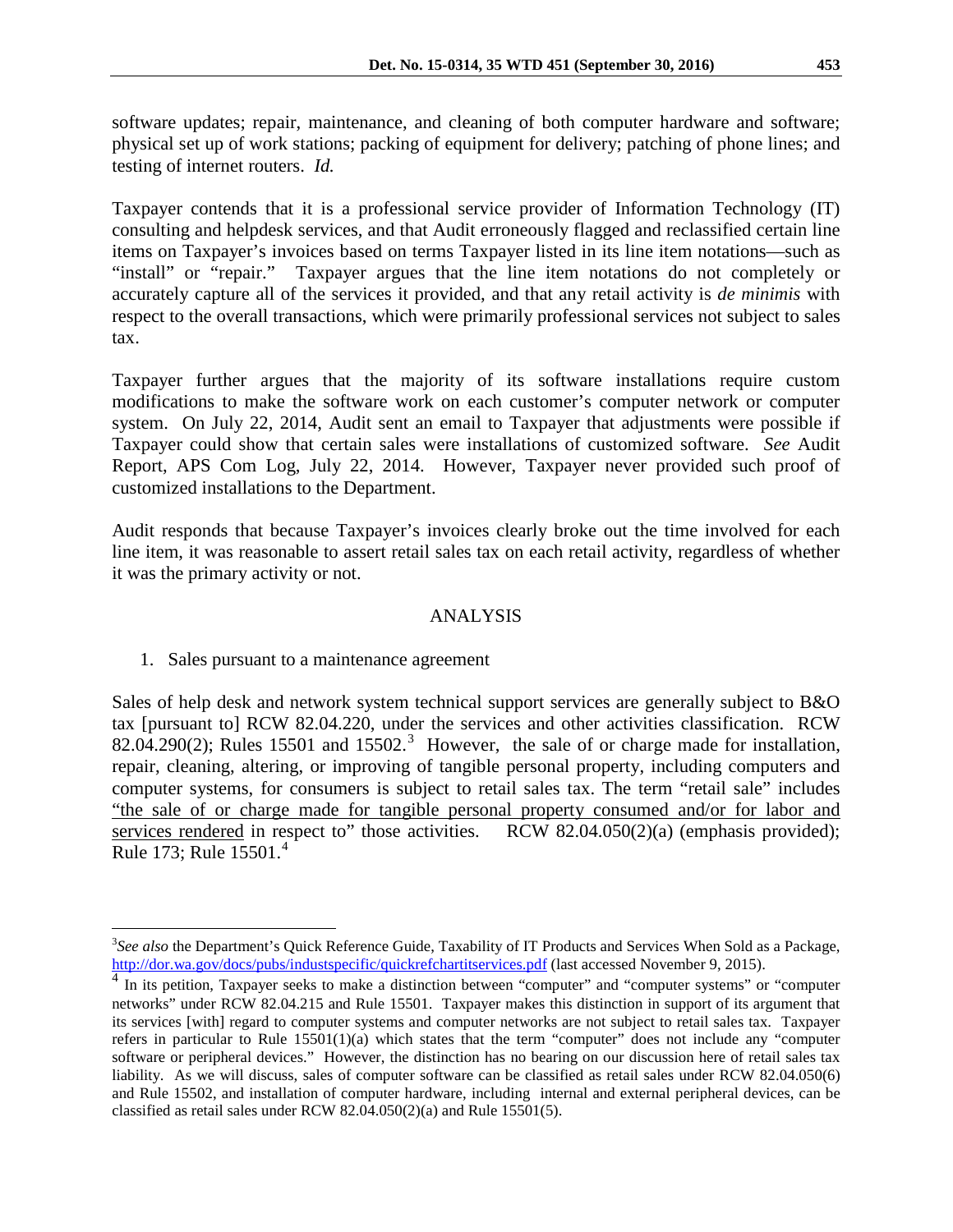The sale of prewritten computer software to a consumer, regardless of the method of delivery to the end user, is also subject to retail sales tax. RCW 82.04.050(6)(a); Rule 15502(3).

Although sales of stand-alone computer software maintenance agreements are generally taxable under the service and other activities B&O tax, this applies only to agreements where all of the services provided qualify under the services and other activities B&O tax classification [RCW 82.04.290; RCW 82.08.190;] Rule 15502(7)(d)(i). That is not the case here.

Here, Taxpayer's sales of tangible personal property accompanied by a service consisting of installation, repair, cleaning, altering, or improving of the hardware or software, are subject to retail sales tax on the entire sale prices, inclusive of tangible personal property consumed in the activity and/or labor and services rendered. RCW 82.04.050(2)(a); [Rule 15502(7)(d)(i)].

Although Taxpayer engaged in the kinds of professional services contemplated under Rule 15502(7)(d)(i), Taxpayer also engaged in activities that are subject to retail sales tax, such as installation of computer hardware and software; virus/malware removal; installing computer software updates; repair, maintenance, and cleaning of both computer hardware and software; physical set up of work stations; packing of equipment for delivery; patching of phone lines; and testing of internet routers. RCW 82.04.050(2) and (6).

Because Taxpayer collected sales tax only on the tangible personal property portion of each sale, it failed to collect retail sales tax on the entire sale price, which is inclusive not only of the tangible personal property sold, but also of the other tangible personal property consumed in the activity and/or labor and services provided. RCW 82.04.050(2). Therefore, Taxpayer is liable for the uncollected sales tax. RCW 82.08.050(3).

# 2. *De minimis* Provisions

Activities that consist of sales of prewritten computer software for a single non-itemized price that includes a retail component, such as upgrades and updates of prewritten software, along with a professional service component, such as help desk services, . . . are properly classified as retail sales, unless the retail activities are *de minimis*. [RCW 82.08.190;] Rule 15002(7)(b)(ii). However, if charges are separately stated within a prewritten computer software maintenance agreement and invoice, then each activity is taxed according to the nature of the activity. *Id.*

Here, contrary to Taxpayer's assertion, the *de minimis* provisions of [RCW 82.08.190 and] Rule 15502(7)(d) do not apply to the Disputed Transactions, because those transactions are separately stated line items, showing the time and charge for each activity. *Id.* Therefore, the Disputed Transactions are not sales for a single non-itemized price, and the *de minimis* rule does not apply. Instead, because the charges for the professional service component(s) and the retail component(s) on the invoices were separately stated, each activity is taxed according to the nature of the activity. [RCW 82.08.190,] Rule 15502(7)(d).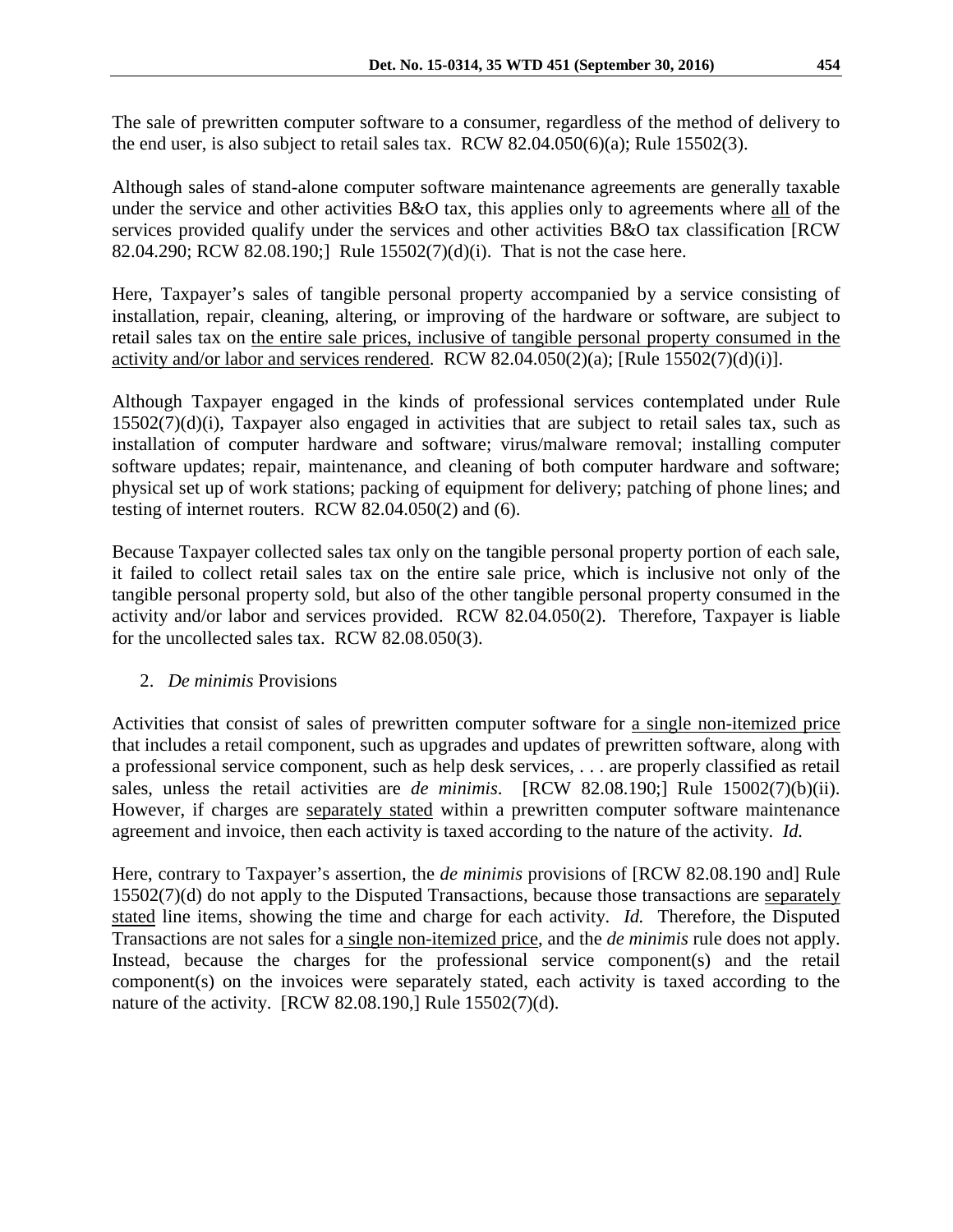### 3. Customization of software

The term "retail sale" does not include the sales of or charges made for "the customization of prewritten computer software." RCW 82.04.050(6)(a)(i)-(ii); Rule 15502(7)(b). Gross income obtained from the customization of prewritten software is taxed under the service & other activities B&O tax classification under RCW 82.04.290(2) and 82.04.29001(2). *See also* Rule 15502(2)(a) & (7)(a)(iii); Det. No. 15-0034, 34 WTD 492 (2015).

"Customization of prewritten computer software" is any alteration, modification, or development of applications using or incorporating prewritten computer software for a specific person. [RCW 82.04.050(6);] Rule 15502(7)(a). Customization of prewritten computer software includes custom installations, but does not include routine installations. [RCW 82.04.050(6);] Rule 15502(7)(a)(v)*. [5](#page-4-0)*

Routine installation of prewritten computer software is treated as a retail sale that includes charges for labor and services in respect to the installation. Rule 15502(7)(b)(ii). "Routine installation" means the process of loading program files and installation files onto a computer, including the process of "clicking through" dialog boxes to install prewritten software, and does not require any specialized knowledge or skills. "Custom installation," on the other hand, generally requires programming by a programmer to integrate customized elements of prewritten computer software. RCW 82.04.050(2); RCW 82.04.29001; Rule 15002(7)(a)(iv).

Customization of prewritten software is not considered a retail sale, and is taxable under the services and other activities B&O tax classification, so long as there is a reasonable separately stated charge on an invoice or other statement of the price given to the purchaser. RCW 82.04.29001; Rule 15502(7)(a)(iii).

Here, Taxpayer argues that most of its installations were not routine and involved customization of the prewritten software for each customer's unique computer system or network. However, Taxpayer has not shown that it separately stated charges for customization of software, or that it separately stated charges for custom installations. Every person who is liable for any tax that the state of Washington imposes must keep and maintain, for five years, the kinds of complete and adequate records the Department needs to determine that person's tax liability, RCW 82.32.070; WAC 458-20-254 (Rule 254), and must make records available to the Department that an "ordinary, prudent business person would keep, such as 'general ledgers, sales journals, cash receipts journals, bank statements, check registers, and purchase journals, together with all bills, invoices, cash register tapes, and other records or documents of original entry supporting the books of account entries.'" [RCW 82.32.070;] Rule 254(3)(c); Det. No. 14-0106, 33 WTD 402 (2014). "The burden of maintaining proper records rests with the taxpayer." Det. No. 01-193, 21 WTD 264 (2002).

The Audit Division's July 22, 2014 email explained to Taxpayer that proof of custom installations and/or proof of services rendered to customize software could reduce its tax liability, and Taxpayer was given the opportunity to provide such proof. However, Taxpayer has not come forth with such proof.

<span id="page-4-0"></span><sup>&</sup>lt;sup>5</sup> Rule 15502(7) goes into much detail and gives guidance in regard to customized software and custom installations.